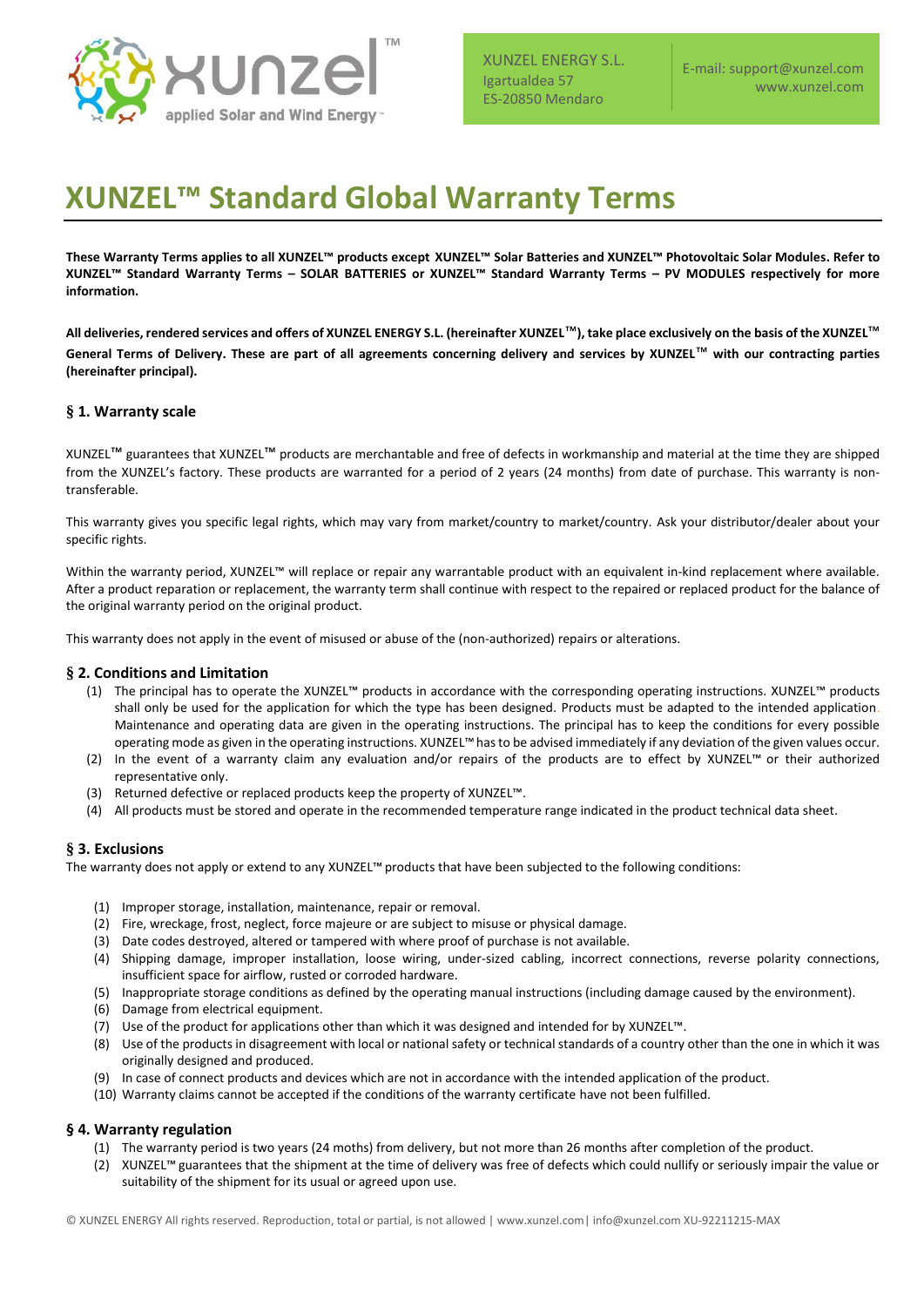

- (3) The delivered shipment must be checked thoroughly immediately on arrival by the principal or an appointed third party. The delivery will be considered to be approved if XUNZEL™ has not received a notice of defects, within seven working days, regarding obviously defective goods or other defects that were verified during an immediate and careful inspection of the goods, or within seven working days after the moment that during normal usage the defect should have been discovered, all such defects have to be notified to XUNZEL™ in written form. At request of XUNZEL™ the defective item is to be sent carriage free back to XUNZEL™.
- (4) Freight charges for replacement product shipped from the factory and/or Distributor, Dealer or Installer's location are not covered under XUNZEL™ manufacturer warranty. Any costs for transportation, duties and/or taxes, installation/removal, recharging, system tests, loss of time or use of equipment, service calls or rentals will NOT be covered by XUNZEL™.
- (5) In the absence of proof to the contrary, it shall be presumed that any lack of conformity becomes apparent within 6 months after delivery of the product. After 6 months, any defect is presumed to be due to misuse, and it is therefore up to the principal to provide proof claiming the application of the warranty. (1999/44/EC)
- (6) The warranty will be inapplicable if the principal or any other third party commissioned by the principal, without the permission of XUNZEL™, has modified the goods in such a manner that the rectification of defects has become impossible or reasonably difficult. In all cases the added costs for repairing goods that have been modified are to be carried by the principal. XUNZEL™ is not liable for damages caused by wear and tear, incorrect use or inappropriate use, storage or overuse.
- (7) In isolated cases were in agreement with the principal XUNZEL™ has agreed to deliver used goods this is done with exclusion of warranty.

# **§ 5. Claims**

To address issues with a product covered by warranty, contact the Distributor, Dealer or Installer from which the product was purchased to verify the product condition/defect. Alternatively, contact XUNZEL™ Customer Service or Technical Support directly for instruction on how to proceed with a warranty claim and/or assistance with troubleshooting.

To claim a manufacturing warranty, a XUNZEL™ Product Test Sheet & Warranty Claim Form must be completed, noting the product model and manufacture date code, accompanied by a copy of the proof of purchase showing the date of purchase and/or installation date. Service/maintenance records may also be requested.

In case of a claim XUNZEL™ has to be contacted in writing form at the following address:

**XUNZEL ENERGY S.L. Igartualdea 67, ES-20850 Mendaro (Spain) Tel.: +34 943 531 681 E-mail: support@xunzel.com www.xunzel.com**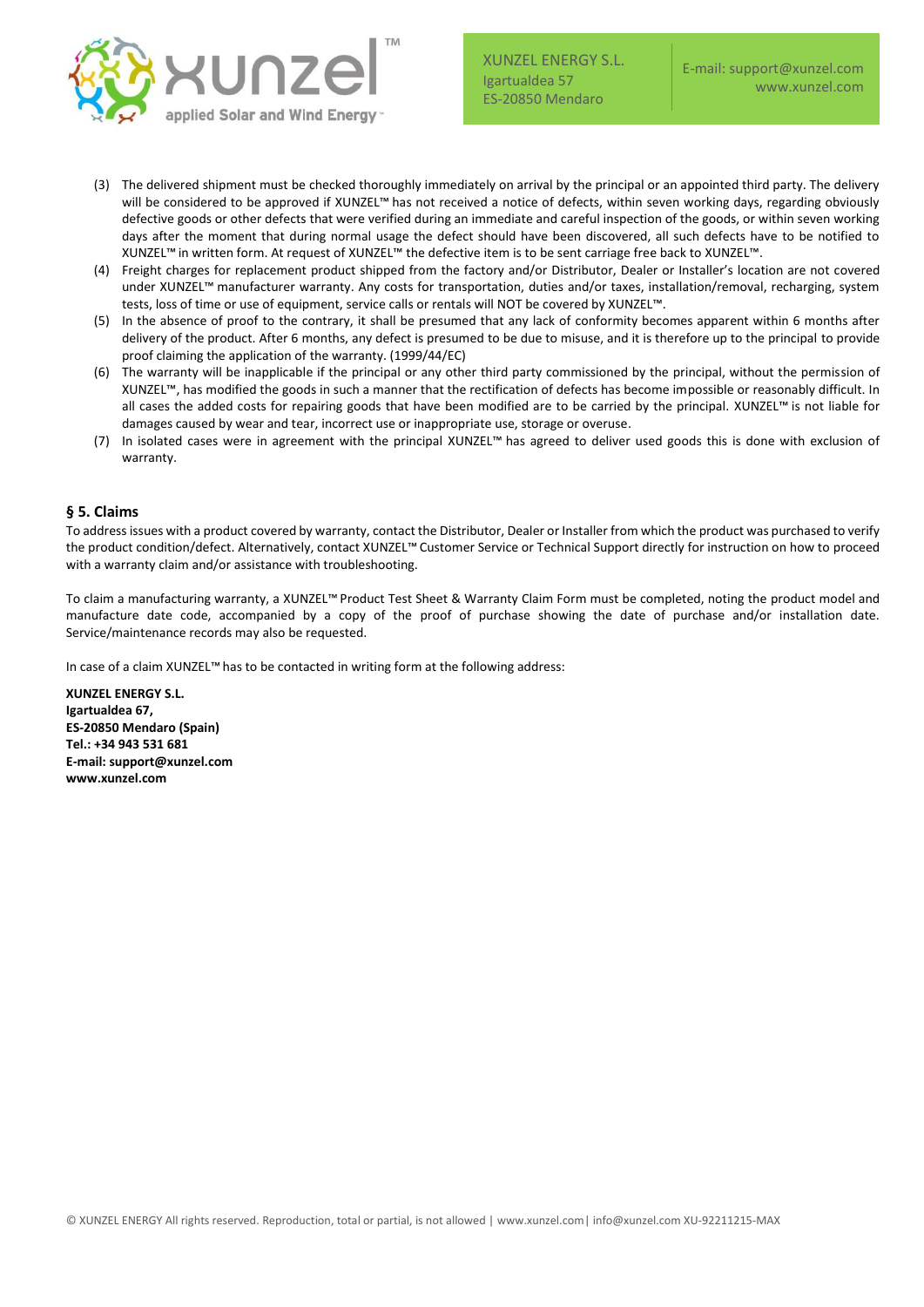

E-mail: support@xunzel.com www.xunzel.com

# **XUNZEL™ Política de Garantía Estándar Global**

**Esta Política de Garantía aplica a todos los productos XUNZEL™ exceptuando las Baterías Solares XUNZEL™ y los paneles solares fotovoltaicos XUNZEL™. Refiérase a XUNZEL™ Política de Garantía Estándar – BATERÍAS SOLARES o a XUNZEL™ Política de Garantía Estándar – PANELES FOTOVOLTAICOS respectivamente para más información.**

**Todas las entregas, los servicios prestados y las ofertas realizadas por parte de XUNZEL ENERGY S.L. (en adelante XUNZEL™), tienen lugar exclusivamente bajo las Condiciones Generales de Entrega de XUNZEL™. De la misma manera, forman parte de los acuerdos relativos a la entrega y a los servicios de XUNZEL™ con las partes contratantes (en adelante, el principal).**

# **§ 1. Alcance de la Garantía**

#### **Garantía obligatoria**

XUNZEL™ garantiza que los productos de XUNZEL™ vendidos son comercializables y están libres de defectos materiales y de fabricación en el momento en que se envían desde la fábrica de XUNZEL. Estos productos están en garantía durante un período de 2 años (24 meses) a partir de la fecha de compra. Esta garantía es intransferible.

Esta garantía le otorga derechos legales específicos, que pueden variar de un mercado/ país a otro. Pregunte a su distribuidor/vendedor sobre sus derechos específicos.

Dentro del período de garantía, XUNZEL™ sustituirá o reparará cualquier producto que esté en garantía por un producto equivalente en especie cuando esté disponible. Después de la reparación o sustitución del producto, el plazo de garantía continuará con respecto al producto reparado o sustituido durante el resto del período de garantía original del producto original.

Esta garantía no es aplicable en caso de uso indebido o abuso por reparaciones o modificaciones (no autorizadas).

## **§ 2. Condiciones y Limitaciones**

- (1) El principal debe utilizar los productos XUNZEL™ de acuerdo a las instrucciones de uso correspondientes. Los productos XUNZEL™ solo deben utilizarse en la aplicación para la que dicho modelo ha sido diseñado. Los productos deben adaptarse a la aplicación para las que han sido diseñados. Los datos de mantenimiento y funcionamiento se especifican en las instrucciones de uso. El principal debe mantener las condiciones para cada modo de funcionamiento posible, tal y como se indica en las instrucciones de uso. En caso de que se produzca una desviación de los valores indicados, deberá informar inmediatamente a XUNZEL™.
- (2) En el caso de una reclamación de la garantía, cualquier evaluación y/o reparación de los productos debe ser realizada únicamente por XUNZEL™ o un representante autorizado.
- (3) Las productos defectuosos o reemplazados que hayan sido devueltos pasarán a ser propiedad de XUNZEL™.
- (4) Todos los productos deben almacenarse y operar bajo el rango de temperatura recomendado que se indica en las respectivas fichas técnicas.

## **§ 3. Exclusiones**

La garantía no se aplica o extiende a ningún producto XUNZEL™ que haya sido sujeto a las siguientes condiciones:

- (1) Almacenamiento, instalación, mantenimiento, reparación o retirada inapropiada.
- (2) Fuego, desastre, helada, negligencia, fuerza mayor u objeto de un uso indebido o de daños físicos.
- (3) Códigos y números de serie borrados, alterados o manipulados cuando no se dispone de la prueba de compra.
- (4) Daños de transporte, instalación incorrecta, cableado suelto, cableado de tamaño inapropiado, conexiones incorrectas, conexiones de polaridad inversa, espacio insuficiente para el flujo de aire, hardware oxidado o corroído.
- (5) Condiciones de almacenamiento inapropiadas de acuerdo a lo definido en las instrucciones del manual de operaciones (incluyendo daños causados por el medio ambiente).
- (6) Daños por equipos eléctricos.
- (7) Uso de los productos en aplicaciones para las que no están destinados ni han sido diseñados por XUNZEL™.
- (8) Uso de los productos en discrepancia con las normas de seguridad o técnicas locales o nacionales de un país distinto al cual originalmente fue diseñado y producido.
- (9) En caso de conectar equipos o dispositivos que no concuerden con la aplicación para la que está destinado el producto.
- (10) Las reclamaciones de garantía no pueden ser aceptadas si no se cumplen las condiciones del certificado de garantía.